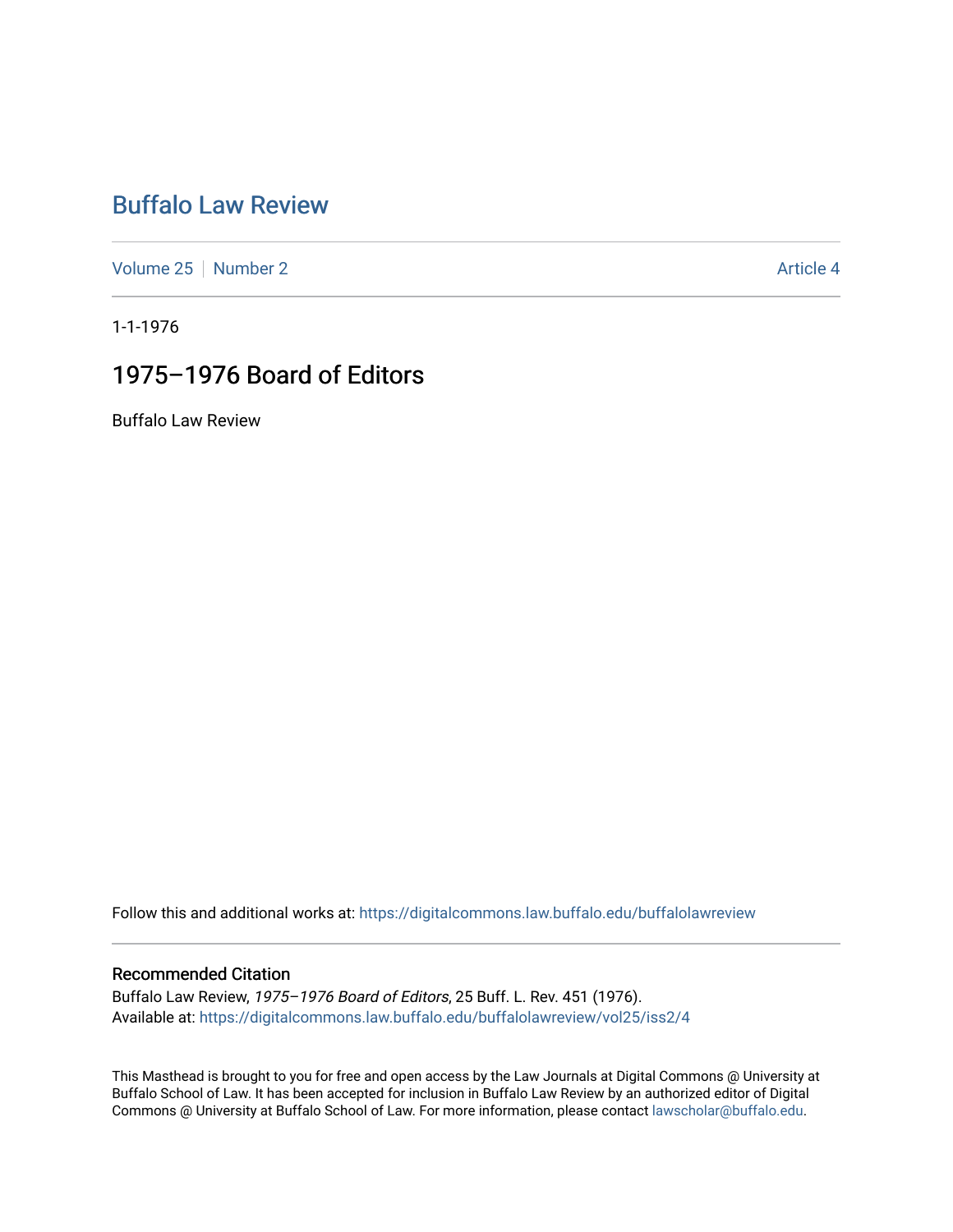# **BUFFALO LAW REVIEW**

VOLUME 25 WINTER 1976 NUMBER 2

## BOARD OF EDITORS

*Editor-in-Chief* WILLIAM ERNSTHAFT

*Publications Editor* RICHARD H. MURPHY

*Technical Editor* JEFFREY L. TANENBAUM

JOHN **HARTJE**

MARC J. SCHILLER

*Comment Editors* SAM KAZMAN

RICHARD COHEN Shelley Taylor Convissar

### SENIOR EDITORS

JAMES L. BLASIAK JEFFREY CHAMBERLAIN FLORENCE V. DEAN **JOHN J.** FARGO

**KENNETH** B. FORREST BERNARD B. KORNMEHL JOSEPH A. MATTELIANO DAVID B. OLNEY

## ASSOCIATE EDITORS

| WILLIAM BARKER         | BARBARA G. EDMAN                        | CATHERINE G. NOVACK        |
|------------------------|-----------------------------------------|----------------------------|
| RONALD C. BERGER       | DANIEL H. GOLDEN                        | MARTIN L. PERSCHETZ        |
| <b>SANFORD BERLAND</b> | KAREN A. GORBACH                        | JOSEPH K. RIOTTO           |
| DONALD R. BLOOMFIELD   | ROBERT HALLINAN                         | RODNEY L. SCHERMER         |
| CHRIS CARTY            | PETER M. HODKIN                         | DAVID SHERIDAN             |
| David Clegg            | ROBERT J. JENKINS<br>HARVEY L. KAMINSKI | ANDREW C. SPACONE          |
| PAT DEVENEY            | JANET B. LINN                           | CHARLES W. STOTTER         |
| REBECCA P. DICK        | DENNIS R. McCoy                         | <b>CHRISTOPHER STERNER</b> |
| TINA DOLGOPOL          | IRVIN A. MERMELSTEIN                    | <b>SETH ZIMMERMAN</b>      |
|                        |                                         |                            |

*Faculty Advisor* ROBERT B. FLEMING

*Published three times annually by the State University of New York at Buffalo, Faculty of Law and Jurisprudence. Member, National Conference of Law Reviews. Editorial Offices at John Lord O'Brian Hall, SUNY/Buffalo Amherst Campus, Buffalo, New York 14206. Copyright © 1976 by the Buffalo Law Review.*

*Articles Editors*

DEBORAH A. SCHWARTZ

*Managing Editor* **JANE** F. **CLEMENS** *Research Editor* VINCENT COX

HoWARD N. SOLODKY DAVID A. WEBER

CHARLOTTE **D.** ROEDERER **BARBARA M. RYNIKER** BERT SLONIM RUTH DICKER